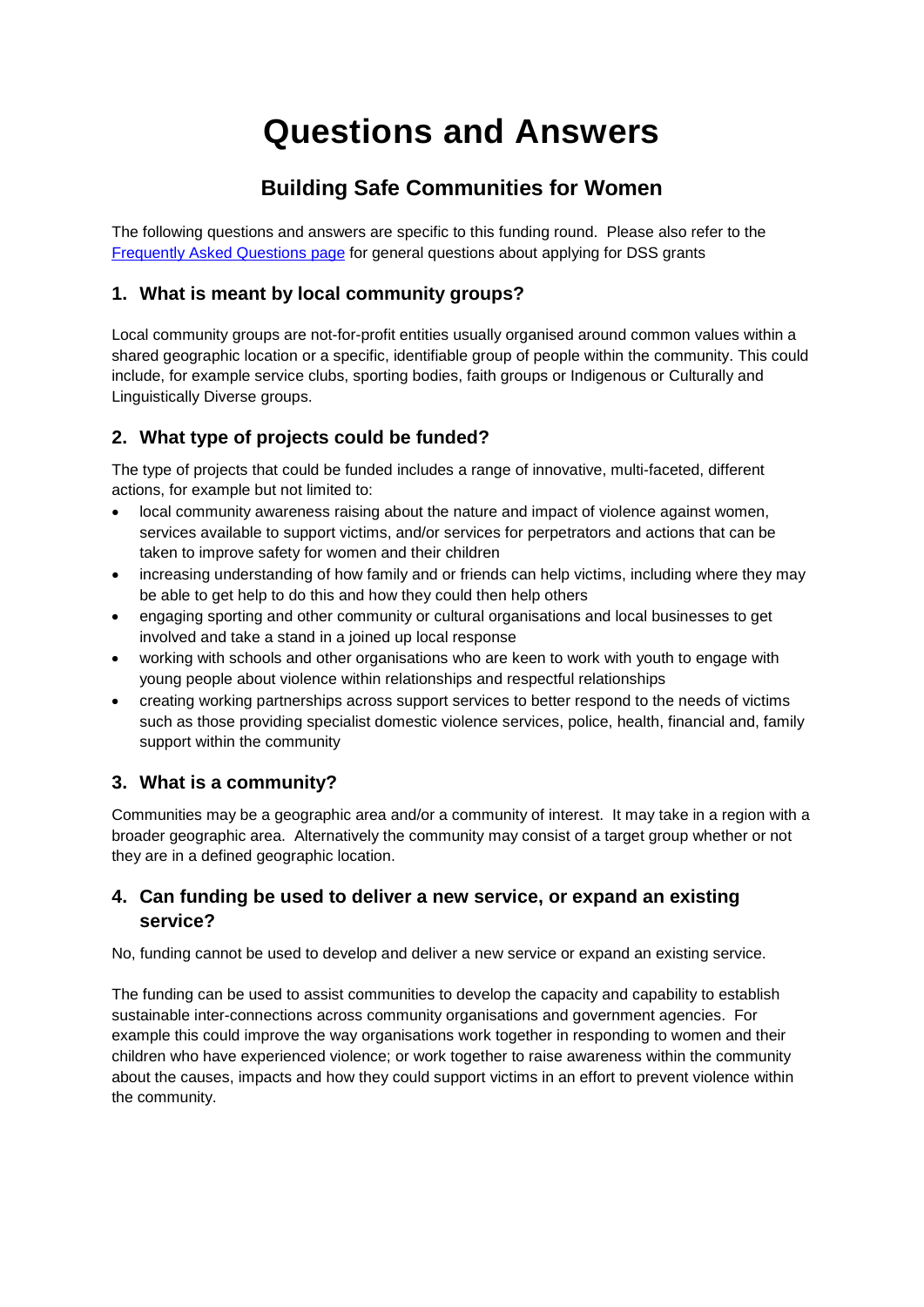## **5. The Statement of Requirement states that funding is not provided for the development of new toolkits or resources but can existing toolkits be used?**

Yes, funding can be used for the implementation of existing toolkits and resources that are targeted at raising awareness of domestic violence issues in the community and supporting women experiencing domestic violence.

Funding can also be used to support the development of resources directly related to the implementation of specific activities, for example resources to promote activities within the community, documents to support the development and implementation of new working relationships between organisations within the community.

## **6. What key performance indicators will we need to report on?**

Successful applicants will need to report on how their project has:

- Increased awareness of domestic violence issues in the community
- Increased preparedness of the community to address domestic violence issues
- Improved community networks to support women experiencing domestic violence
- Increased knowledge of support services for women experiencing domestic violence

These indicators will be measured through action research reporting.

#### **7. Can I run my project idea by you to get your opinion?**

Due to probity reasons, it is not possible to comment on the eligibility of an organisation, an applicant, the suitability of a project or provide pre-assessment of an application. Please refer to the statement of requirements in the funding round summary for more information.

#### **8. What is a lead organisation?**

A lead organisation must be an incorporated body which is able to enter into the Grant Agreement. The other partner organisations do not have to be incorporated.

If you submit a joint Application with one or more other organisations, you must nominate a lead organisation for the Application. The lead organisation for the project will, if your Application is successful, sign the Grant Agreement, receive the funding and assume legal responsibility for performing the activities and meeting the outcomes under the Grant Agreement.

## **9. If my organisation is part of a group of organisations, can we submit a joint application?**

Yes, a joint application can be submitted if the work or project benefits or involves more than one organisation. However, in order to manage the funds appropriately, if a joint Application is successful, the Department will enter into a Grant Agreement with the nominated lead organisation. Additionally, the joint Application must include a letter of support from each organisation that is part of the joint Application.

#### **10.Would the Department prefer a consortia (joint) approach?**

Applications submitted from individual organisations will be neither preferred nor disadvantaged over applications from consortia.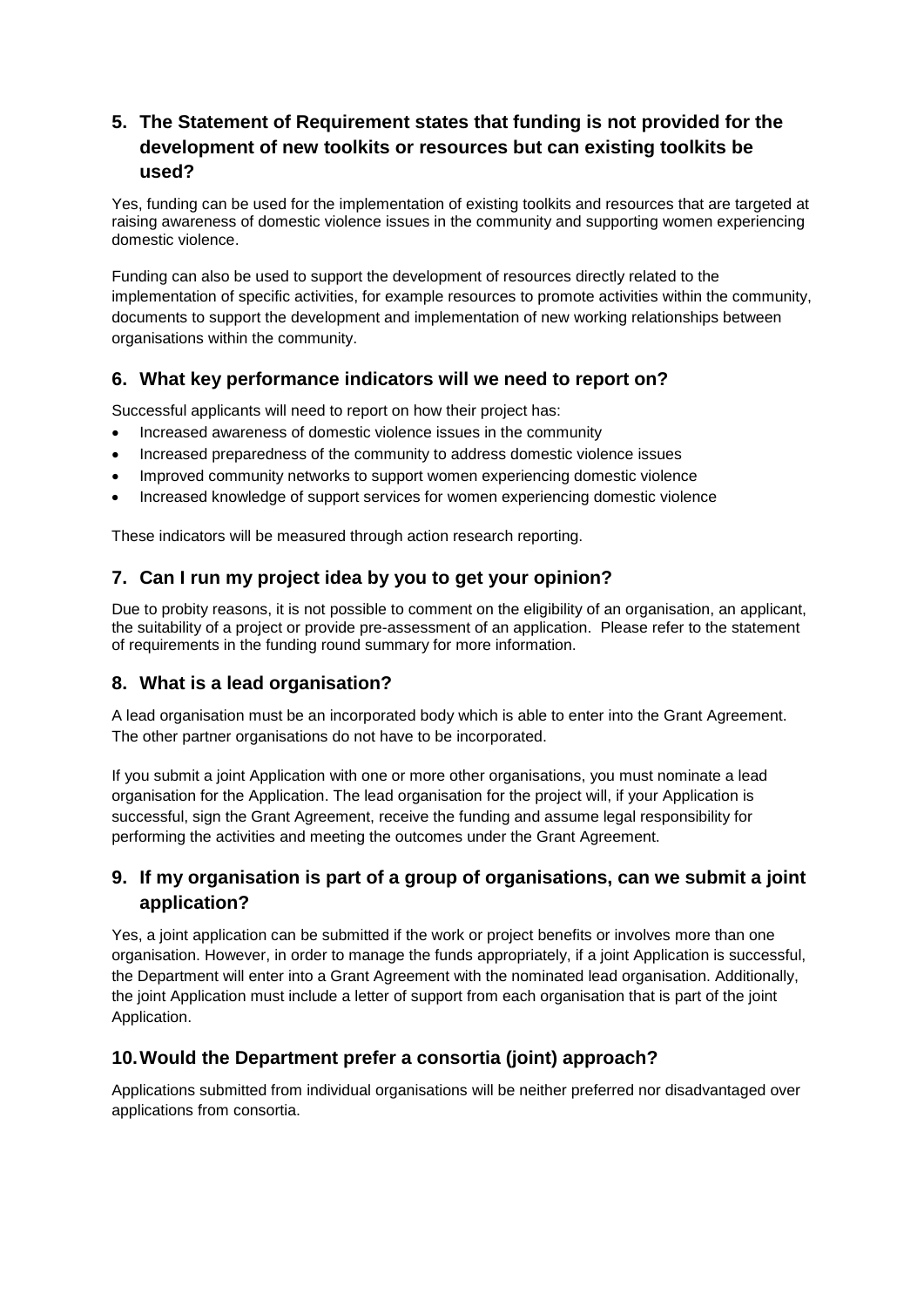## **11.If my application is successful, what will be the contract period?**

The contract period will be from the date of the execution of the Grant Agreement until 31 October 2017.

#### **12.If my application is successful, when will we receive funding?**

Funding commences from the date of the execution of the Grant Agreement.

#### **13.What funding is available for this grant?**

A total of \$4 million (GST exclusive) has been allocated over the 2015-2016 and 2016-17 financial years. Applications will be considered for one-off time limited proposals of approximately \$150,000 (in total) over this period.

#### **14.What are the contract conditions for this grant?**

A copy of the Department's standard terms and conditions is available as part of the Application Pack for this funding round.

## **15.Can the funding be used for capital improvements for existing services, or to purchase new equipment for an existing service?**

No, funding cannot be used for capital upgrades or the acquisition of assets for existing services or organisations. Funding can be used for the purchase of materials and equipment directly related to the implementation of the funded project.

#### **16.Can the funding be used to expand or extend an existing project?**

The grant cannot be used for activities more appropriately funded from other sources, that is activities for which other Commonwealth, State, Territory or Governments have primary responsibility.

However it would be acceptable to combine funding from this grant with financial or in-kind support obtained from other sources such as philanthropic donations or contributions from businesses.

#### **17.Is the funding ongoing?**

No, the grant will provide one-off financial support to communities to create their own practical solutions to address violence against women and their children. As part of the project, consideration should be given to how the actions can be sustained across the community after the conclusion of this funding.

#### **18.Where can I get a copy of the National Plan to Reduce Violence against Women and their Children 2010-2022?**

A copy of the *National Plan to Reduce Violence against Women and their Children 2010-2022* and the *Second Action Plan: Moving Ahead 2013-2016* can be found on the [DSS website.](http://plan4womenssafety.dss.gov.au/)

#### **19.Can I attach documents to support my application?**

Attachments to your application should only be added if the Department has specifically asked for the information to be attached. Additional attachments that have not been requested by the Department will not be considered when assessing your application.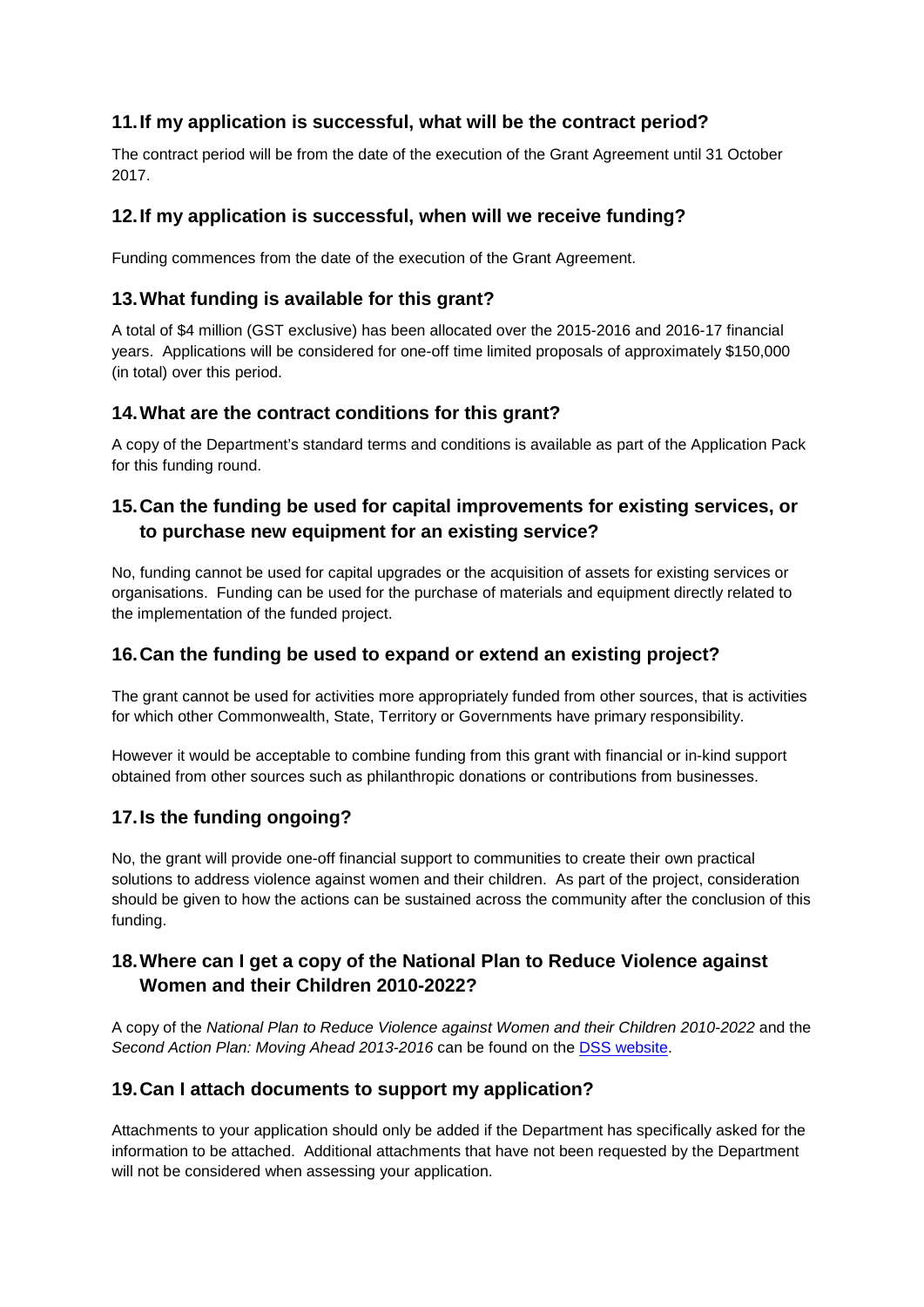#### **20.What is action research?**

Action research refers to a family of research approaches or methodologies that pursue action (or change) and research (or understanding) at the same time. It is distinct from traditional academic research in the sense that:

- The central goal of the research is positive change rather than solely the production of knowledge;
- Those involved in the research participate in ongoing testing and monitoring of improvements in practice settings; and
- Researchers work in a collaborative way to identify issues and develop processes for improvement.

The cycle for action research is typically described as:

Plan – Act – Collect - Reflect

Based on the reflection, further planning occurs to help inform the next steps of the project. And the action research cycle begins again.

#### **21.Why include an action research component to the grant objectives?**

There are several reasons why the grant objectives involve an action research component. Action research provides a model for ongoing reflection on project directions and outcomes, and adaptation of the project where necessary. It offers a way to encourage open exploration of what is and is not working, and provides a methodological approach to adjusting a project in real time to deal with aspects that are not working or to enhance what is working well. Importantly action research supports rigorous reflection processes without requiring extensive theoretical knowledge or training.

The action research will help grant recipients to effectively capture and document the lessons learned. It helps support innovation without fear of failure, for example by recognising that identifying what to avoid is as important as identifying what works. In the case of this grant objective, action research will encourage knowledge and skills transfer and exchange within the funded organisation, between organisations and to others in the community.

#### **22.What assistance is available to help with the action research requirements of the grant?**

The Department will engage a specialist research organisation to provide assistance and support to successful applicants. This support will cover designing the research, undertaking action research and documenting/publishing information about the project and its outcomes.

## **23.The requirements also say information has to be published during the project. What does this mean?**

As part of the grant requirements, funded organisations will be required to make information about their activities available to other organisations and communities. This includes other funded projects as well as other communities who may be looking to take action against violence against women and their children.

It is anticipated this could include information about the activities being planned and undertaken, how organisations went about working together, case studies and lessons learnt. Outcomes from the action research would form a key part of the information to be shared.

The form information is published in could also vary. It might include written documents, charts, diagrams, videos, or recordings.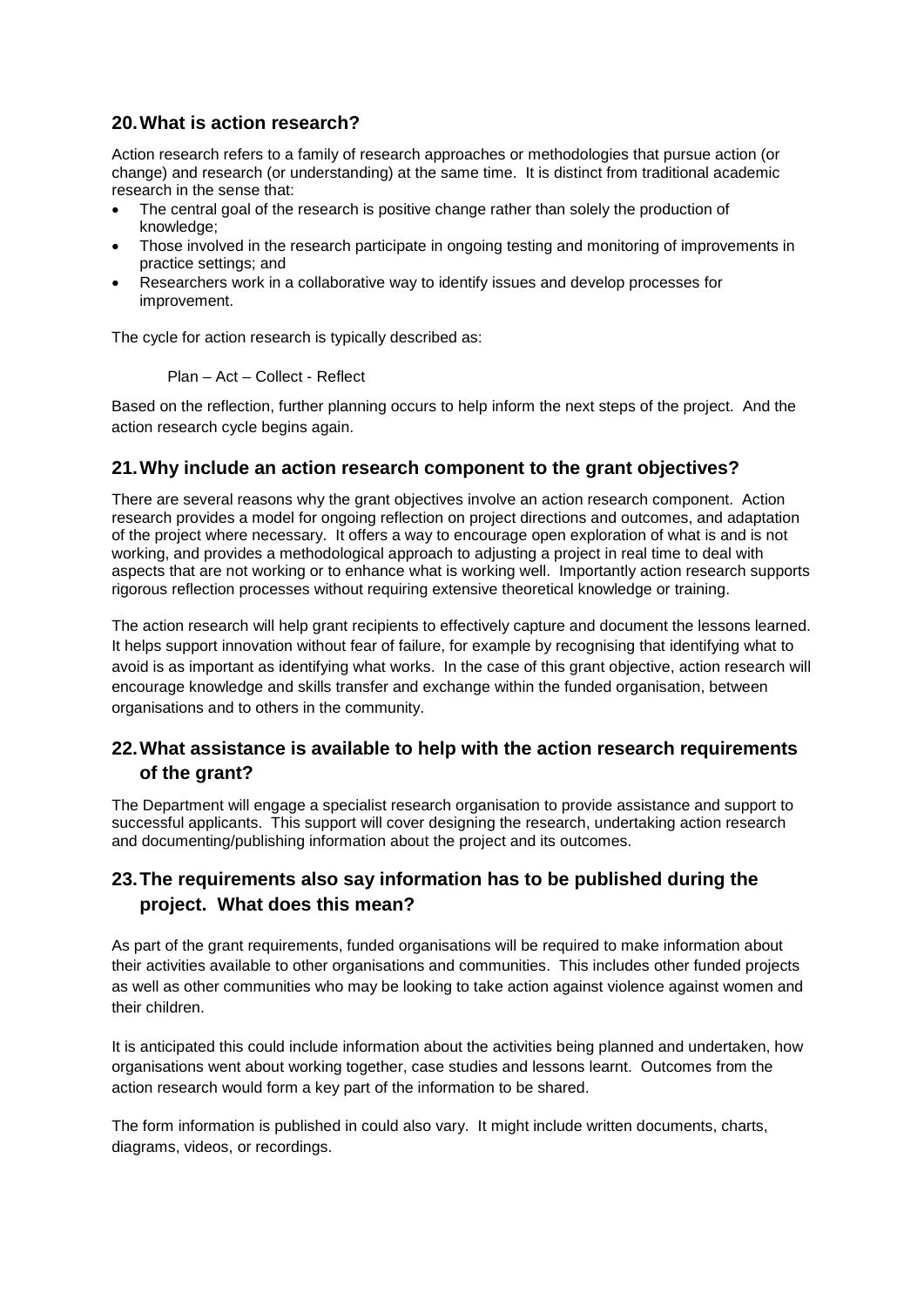The Department is also considering how it may also be made available and promoted through other websites, including the organisation engaged to support funded organisations' action research.

## **24. Where should I go for further information?**

Please email your enquiries to: [grants@dss.gov.au](mailto:grants@dss.gov.au)

## **New Q&As – Added 20 July 2015**

## **25.The questions above mention the department providing successful applicants with assistance to help with the action research requirements of the grant. Does this mean that universities, for example, can't apply for research funding in this grant round?**

Building Safe Communities for Women grants are available for projects to deliver practical local solutions to addressing issues of violence against women and their children within the community. As part of the project, grant recipients will be required to participate in action research, and some of their funding may be used for this purpose. Funding in not intended for purely research projects.

#### **New Q&As – Added 23 July 2015**

#### **26.Can single organisations submit more than one application?**

Yes, organisations should submit a separate application where each proposal is different or where the proposal would be delivered in different locations. Alternatively, organisations may want to consider whether different elements could be combined into a single proposal.

## **27.In part 7 of the application form there is an opportunity to attach a work plan, risk management plan, consortium letters of support and budget. Are these attachments optional, or are they required as part of the application?**

Please see the Application Form Information – [Guidance for completing the application form](https://www.dss.gov.au/grants/building-safe-communities-for-women) document on the website. The only attachments that you are encouraged to attach to your application form are the letters of support if you intend to deliver the project as part of a consortium arrangement. Please do not include any other attachments as they will not be considered in assessing your application.

## **28.Our proposed project is Statewide. Is it possible to apply for the maximum funding of 150k over 2 years to run the Southern component of the project and submit another application for an additional 150k to run the North/North West component? If this is possible, do you require two separate applications?**

Yes, organisations should submit a separate application where each proposal is different or where the proposal would be delivered in different locations. Alternatively, organisations may want to consider whether different elements could be combined into a single proposal.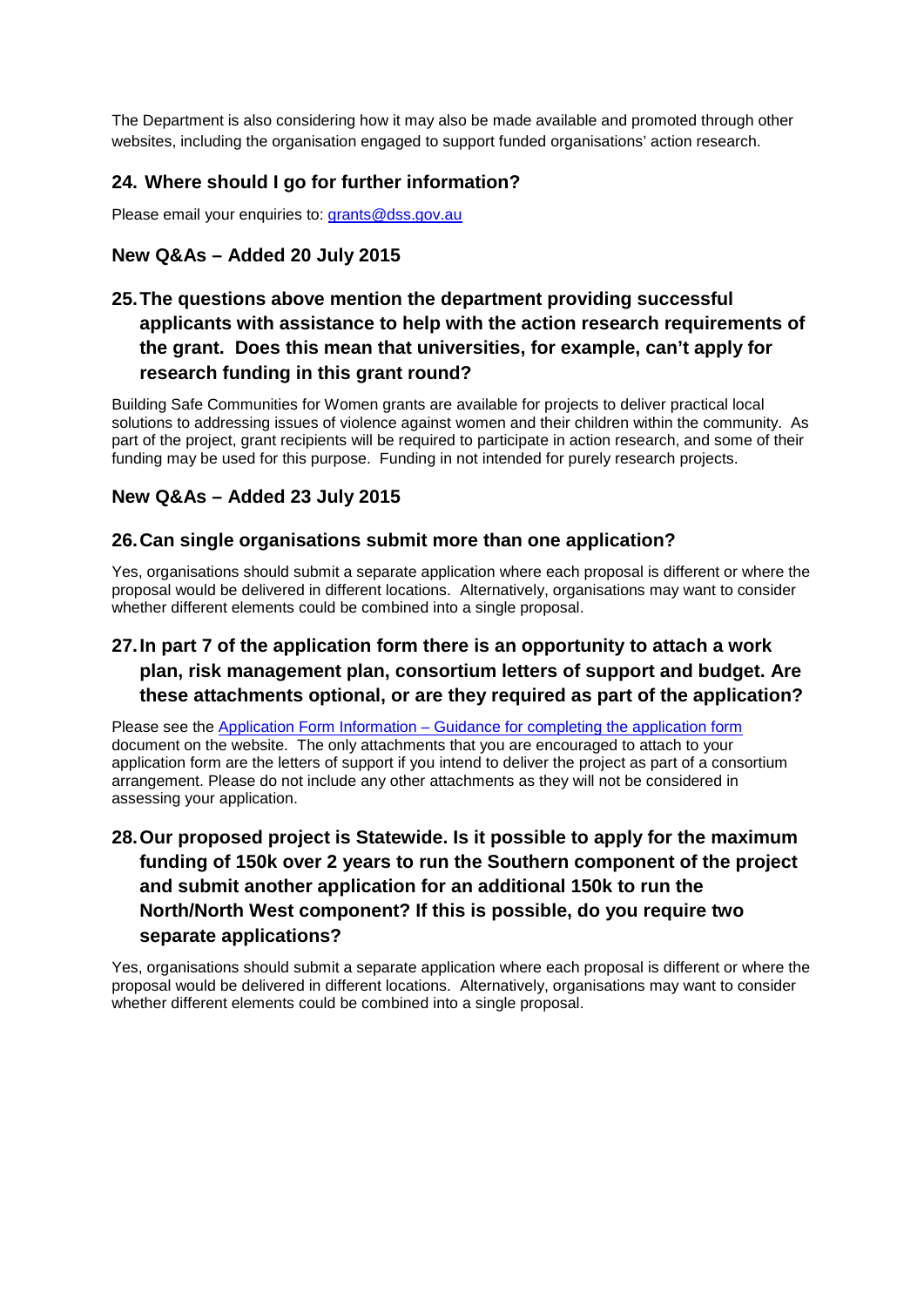## **New Q&As – Added 24 July 2015**

**29.We are funded to implement our preventing violence against women project by state government until the end of November 2015. The funding round summary states that grants are not provided for the expansion or for ongoing delivery of services, however our model of preventing violence against women in the community utilises a primary prevention approach to community development and social change (is not a service as such). Are we eligible to apply for this funding?**

Building Safe Communities for Women funding of up to \$150,000 is for one-off projects over 2 years. There is no provision for ongoing funding. Work funded by other levels of government is not eligible for concurrent funding.

If the funding proposal covers activities previously implemented within the community, applications should describe how the proposal differs from previous activities, provide supporting evidence of outcomes achieved and explain how the funding requested will increase or add to these outcomes.

## **New Q&As – Added 28 July 2015**

**30.We are a parent body for two organisations. Each of these organisations is incorporated separately, with their own constitution and management committee (in Victoria and NSW). Is it possible for us to lodge a separate application for each of the organisations? Or would DSS consider us to be one organisation?**

Organisations should submit a separate application where each proposal is different or where the proposal would be delivered in different locations.

#### **31.What does 3 cycles of the Action Research methodology mean?**

The cycle for action research is typically described as Plan – Act – Collect – Reflect. Over the 2 year life of the project, organisations are expected to undertake three cycles of Plan – Act – Collect – Reflect to consider the achievements and lessons learned from the project to date to help ensure the project meets its stated objectives. Questions 20, 21 and 22 above provide further information about action research.

## **32.We are a consortium made up of 5 organisations with each one of the organisations covering a different LGA. My understanding is that there is \$150,000 available for each LGA for 2 years, so would we be able to tender as a consortium for a project which would run in all these different LGAs for \$750,000 in total?**

Building Safe Communities for Women funding of up to \$150,000 over 2 years is available per application. Organisations should submit a separate application where each proposal is different or where the proposal would be delivered in different locations.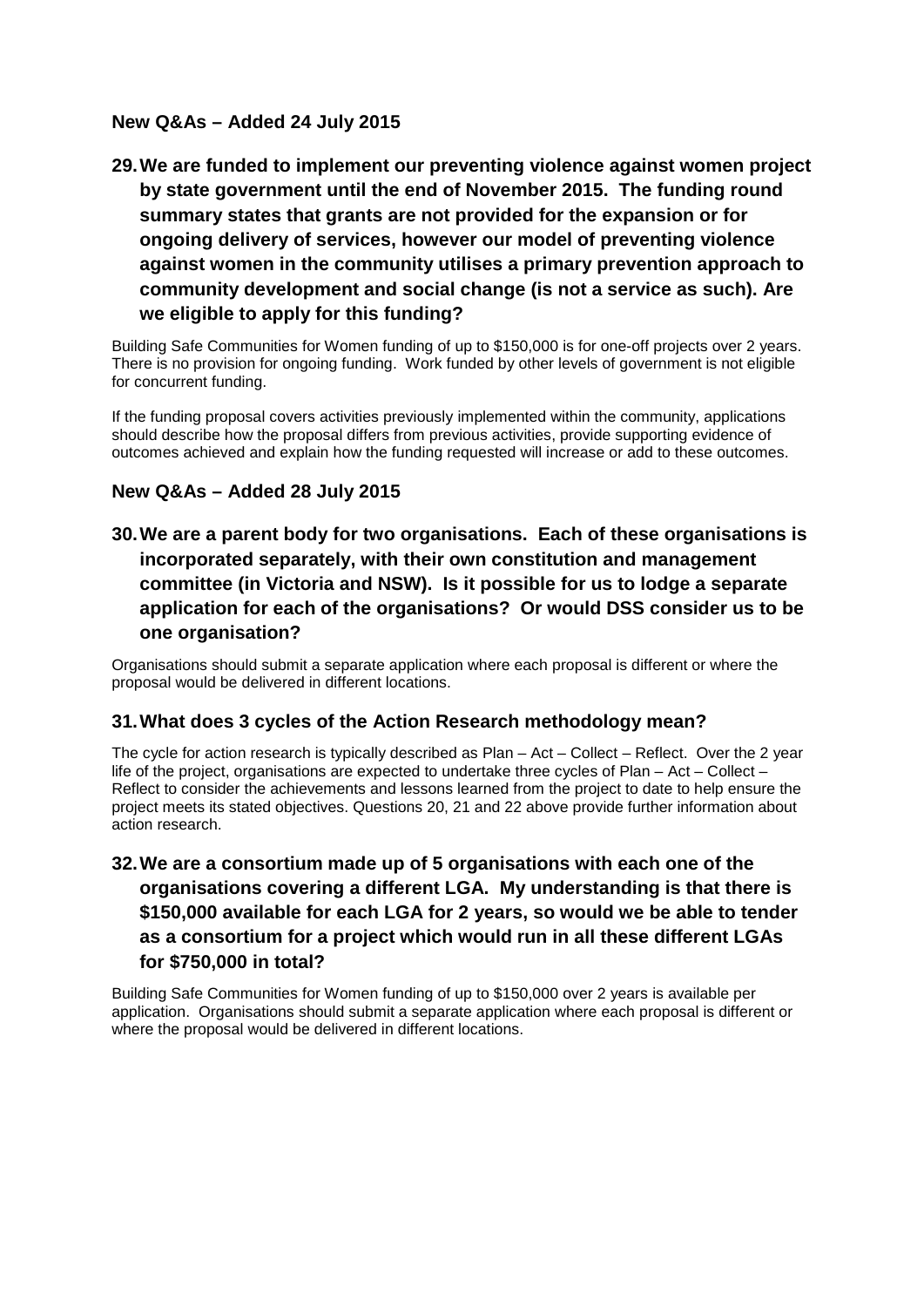## **New Q&As – Added 29 July 2015**

## **33.Is the promotion of gender equity to prevent violence against women in CALD communities within the scope of the grant objectives?**

Projects that increase knowledge and awareness in CALD communities of the cause and impact of violence against women and their children, how to support victims and where they can get support is in scope for Building Safe Communities for Women funding.

## **34.Would a group of women from varying cultural backgrounds, working together to improve understanding and awareness of violence against women in their communities be seen as a community of interest?**

Yes, a community of interest can be a target group, in this case women from different cultural backgrounds, whether or not they are in a defined geographic location. Please see the [Funding](https://www.dss.gov.au/grants/building-safe-communities-for-women)  [Round Summary](https://www.dss.gov.au/grants/building-safe-communities-for-women) document on the website for information about eligibility requirements for Building Safe Communities for Women funding.

## **New Q&As – Added 31 July 2015**

## **35.If we want to submit separate applications for different communities, can these be the same project in each location?**

Each application needs to address the selection criteria in relation to the specified community. For example, applications would need to address the unique needs and circumstances of the nominated community and specify how the project would be implemented and achieve outcomes in that community taking into account the unique needs and resources of that location.

## **New Q&As – Added 7 August 2015**

## **36.To enable the cost of attending action research workshops to be included in the budget can you advise whether the workshops will be held in Canberra or if face to face workshops could be done in each state capital city?**

While the exact location of the workshops has not been finalised, it is anticipated these would be held in a capital city on the eastern seaboard, and in either the capital or a regional centre in the West. The final locations will be determined in part by the geographic distribution of funded projects.

#### **37.Is funding available for delivery of services?**

This is one-off funding for two years aimed at supporting community organisations to create their own solutions to tackle violence against women. Funding cannot be used for service delivery or for the ongoing operation of processes or practices that may be developed to improve service responses. Funding may however be used to assist organisations to work together to develop new approaches to improve the delivery of services or better integration of the way organisations operate within the community to respond to the needs of women and their children who experience violence or to community need more generally.

Please see question 2 above for examples of the types of projects that could be funded. This also reflects the need for projects to be sustainable beyond the life of the grant funding.